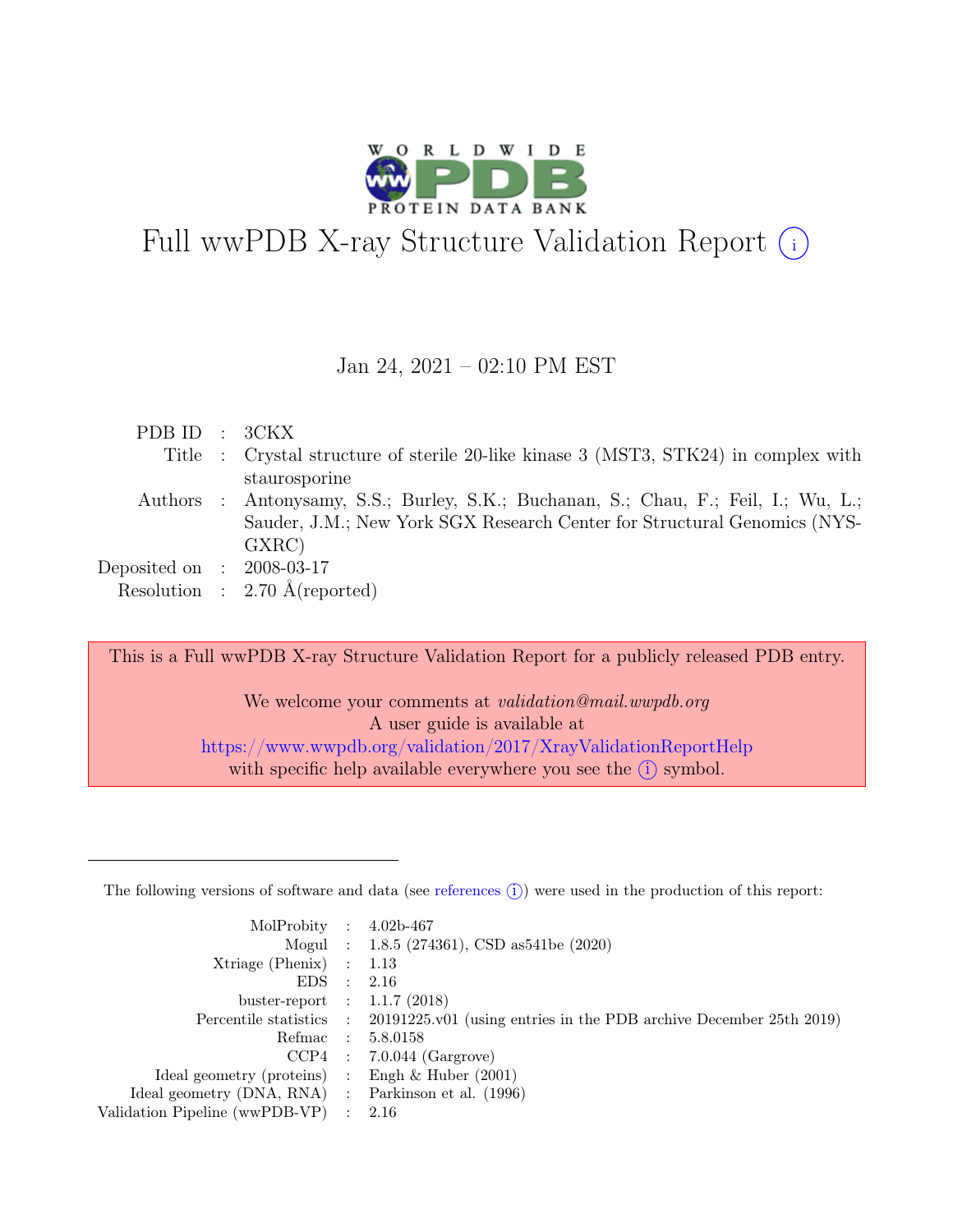# 1 Overall quality at a glance  $(i)$

The following experimental techniques were used to determine the structure: X-RAY DIFFRACTION

The reported resolution of this entry is 2.70 Å.

Percentile scores (ranging between 0-100) for global validation metrics of the entry are shown in the following graphic. The table shows the number of entries on which the scores are based.



| Metric                | Whole archive<br>$(\#Entries)$ | Similar resolution<br>$(\# \text{Entries}, \text{ resolution } \text{range}(\AA))$ |
|-----------------------|--------------------------------|------------------------------------------------------------------------------------|
| $R_{free}$            | 130704                         | 2808 (2.70-2.70)                                                                   |
| Clashscore            | 141614                         | 3122 (2.70-2.70)                                                                   |
| Ramachandran outliers | 138981                         | $3069 (2.70-2.70)$                                                                 |
| Sidechain outliers    | 138945                         | $3069(2.70-2.70)$                                                                  |
| RSRZ outliers         | 127900                         | 2737 (2.70-2.70)                                                                   |

The table below summarises the geometric issues observed across the polymeric chains and their fit to the electron density. The red, orange, yellow and green segments of the lower bar indicate the fraction of residues that contain outliers for  $\geq$ =3, 2, 1 and 0 types of geometric quality criteria respectively. A grey segment represents the fraction of residues that are not modelled. The numeric value for each fraction is indicated below the corresponding segment, with a dot representing fractions <=5% The upper red bar (where present) indicates the fraction of residues that have poor fit to the electron density. The numeric value is given above the bar.

| Mol | $\gamma$ hain | Length | Quality of chain |     |  |    |  |  |
|-----|---------------|--------|------------------|-----|--|----|--|--|
|     |               |        | %                |     |  |    |  |  |
|     | <b>A A</b>    | 304    | 64%              | 26% |  | 9% |  |  |

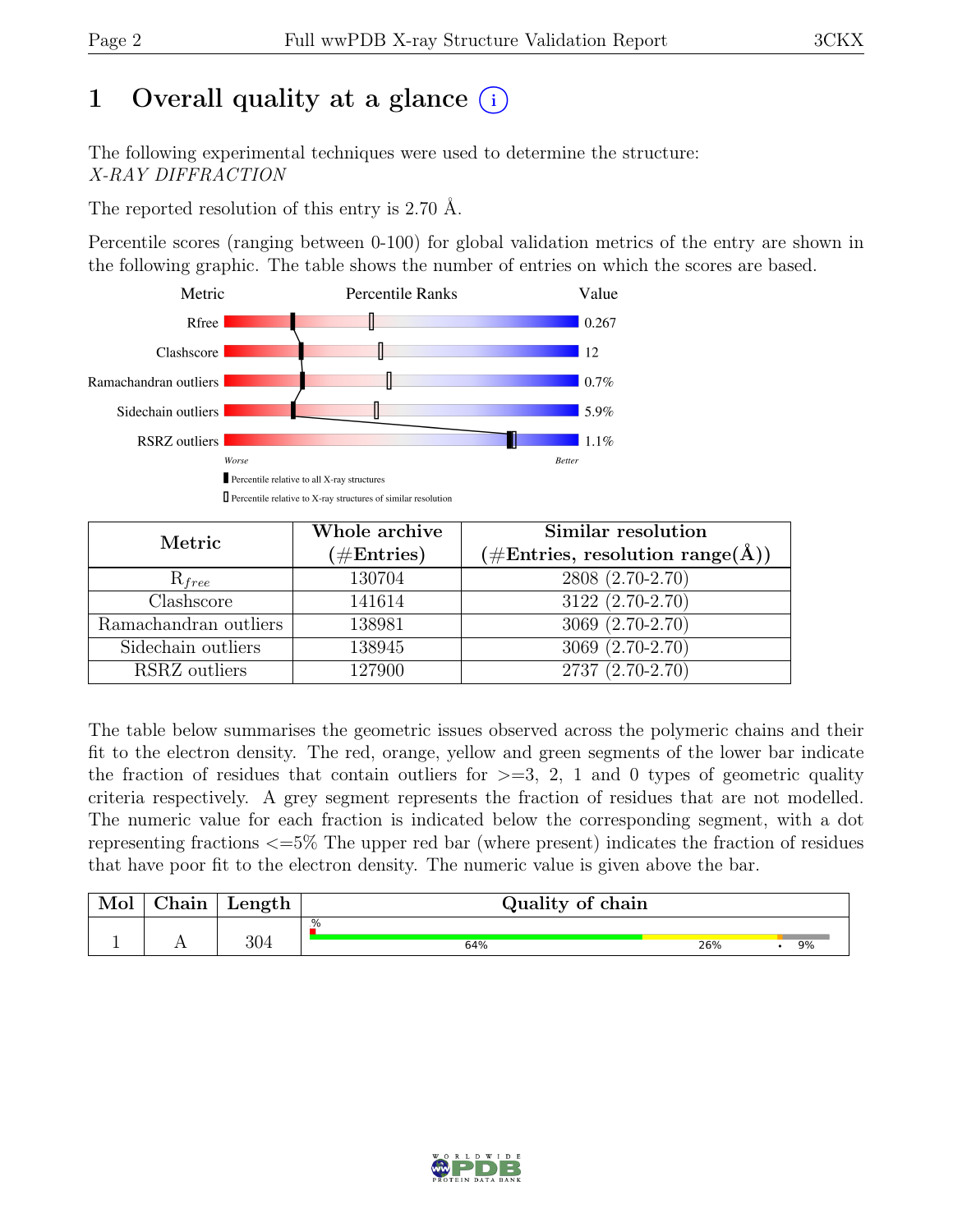# 2 Entry composition (i)

There are 3 unique types of molecules in this entry. The entry contains 2205 atoms, of which 0 are hydrogens and 0 are deuteriums.

In the tables below, the ZeroOcc column contains the number of atoms modelled with zero occupancy, the AltConf column contains the number of residues with at least one atom in alternate conformation and the Trace column contains the number of residues modelled with at most 2 atoms.

• Molecule 1 is a protein called Serine/threonine-protein kinase 24.

| Mol | Chain | Residues   | $\rm{Atoms}$  |      |     |     |  | ZeroOcc | $\vert$ AltConf $\vert$ Trace |  |  |
|-----|-------|------------|---------------|------|-----|-----|--|---------|-------------------------------|--|--|
|     |       | דיר<br>211 | Total<br>2144 | 1383 | 349 | 406 |  |         |                               |  |  |

There are 11 discrepancies between the modelled and reference sequences:

| Chain | Residue | Modelled   | Actual | Comment        | Reference  |
|-------|---------|------------|--------|----------------|------------|
| А     |         | MET        |        | expression tag | UNP Q9Y6E0 |
| A     | 2       | <b>SER</b> |        | expression tag | UNP Q9Y6E0 |
| А     | 3       | <b>LEU</b> |        | expression tag | UNP Q9Y6E0 |
| A     | 297     | <b>GLU</b> |        | expression tag | UNP Q9Y6E0 |
| A     | 298     | <b>GLY</b> |        | expression tag | UNP Q9Y6E0 |
| A     | 299     | <b>HIS</b> |        | expression tag | UNP Q9Y6E0 |
| A     | 300     | <b>HIS</b> |        | expression tag | UNP Q9Y6E0 |
| А     | 301     | <b>HIS</b> |        | expression tag | UNP Q9Y6E0 |
| A     | 302     | HIS        |        | expression tag | UNP Q9Y6E0 |
| А     | 303     | <b>HIS</b> |        | expression tag | UNP Q9Y6E0 |
| А     | 304     | <b>HIS</b> |        | expression tag | UNP Q9Y6E0 |

• Molecule 2 is STAUROSPORINE (three-letter code: STU) (formula:  $C_{28}H_{26}N_4O_3$ ).

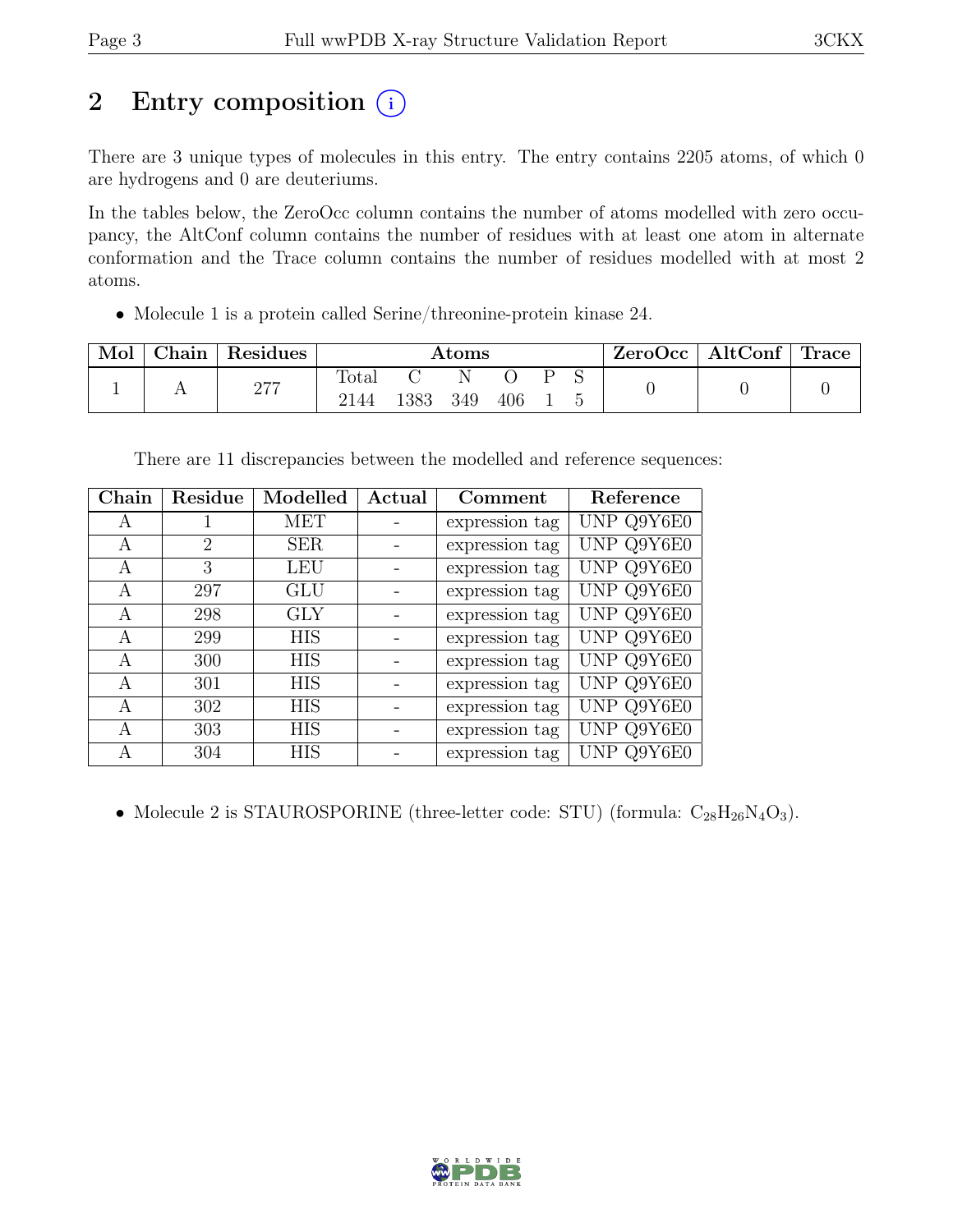

|  | Mol   Chain   Residues | Atoms     |  |  |  | $ZeroOcc \   \$ AltConf |
|--|------------------------|-----------|--|--|--|-------------------------|
|  |                        | Total C N |  |  |  |                         |
|  |                        |           |  |  |  |                         |

 $\bullet\,$  Molecule 3 is water.

|  | Mol   Chain   Residues | Atoms          | $ZeroOcc \mid AltConf$ |  |
|--|------------------------|----------------|------------------------|--|
|  |                        | $_{\rm Total}$ |                        |  |

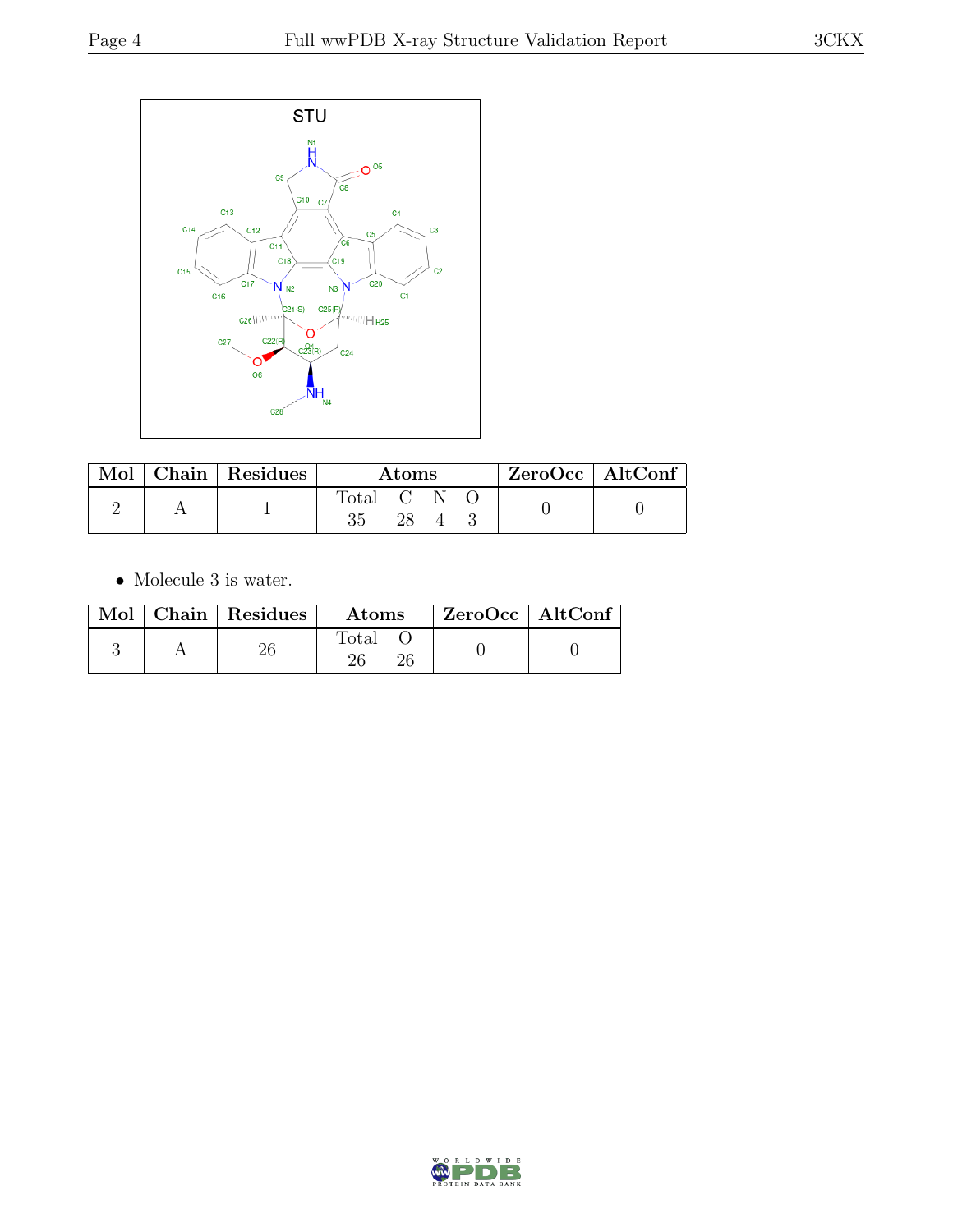# 3 Residue-property plots  $(i)$

These plots are drawn for all protein, RNA, DNA and oligosaccharide chains in the entry. The first graphic for a chain summarises the proportions of the various outlier classes displayed in the second graphic. The second graphic shows the sequence view annotated by issues in geometry and electron density. Residues are color-coded according to the number of geometric quality criteria for which they contain at least one outlier:  $green = 0$ , yellow  $= 1$ , orange  $= 2$  and red  $= 3$  or more. A red dot above a residue indicates a poor fit to the electron density (RSRZ > 2). Stretches of 2 or more consecutive residues without any outlier are shown as a green connector. Residues present in the sample, but not in the model, are shown in grey.



• Molecule 1: Serine/threonine-protein kinase 24

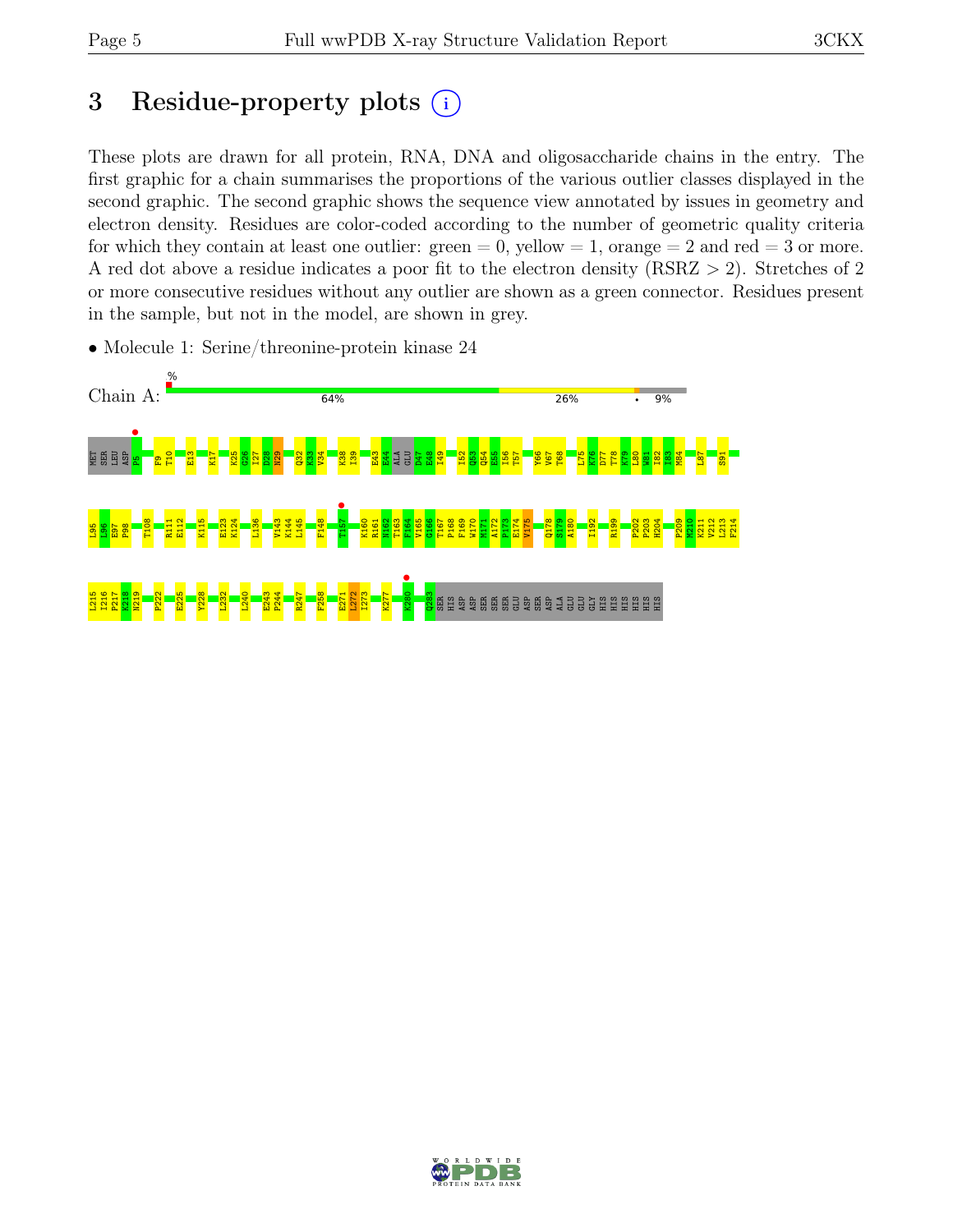# 4 Data and refinement statistics  $(i)$

| Property                                                             | Value                                              | Source         |
|----------------------------------------------------------------------|----------------------------------------------------|----------------|
| Space group                                                          | P 1 21 1                                           | Depositor      |
| $\overline{C}$ ell constants                                         | 47.37Å<br>54.77Å<br>$61.14\text{\AA}$              |                |
| a, b, c, $\alpha$ , $\beta$ , $\gamma$                               | $114.69^{\circ}$<br>$90.00^\circ$<br>$90.00^\circ$ | Depositor      |
| Resolution $(A)$                                                     | 24.77<br>$-2.70$                                   | Depositor      |
|                                                                      | 24.77<br>$-2.70$                                   | <b>EDS</b>     |
| % Data completeness                                                  | (Not available) $(24.77-2.70)$                     | Depositor      |
| (in resolution range)                                                | 94.4 (24.77-2.70)                                  | <b>EDS</b>     |
| $R_{merge}$                                                          | (Not available)                                    | Depositor      |
| $\mathrm{R}_{sym}$                                                   | (Not available)                                    | Depositor      |
| $\langle I/\sigma(I) \rangle$ <sup>1</sup>                           | 1.73 (at $2.72\text{\AA}$ )                        | Xtriage        |
| Refinement program                                                   | <b>REFMAC</b>                                      | Depositor      |
|                                                                      | $\overline{0.204}$ ,<br>0.268                      | Depositor      |
| $R, R_{free}$                                                        | 0.204<br>0.267<br>$\overline{\phantom{a}}$         | DCC            |
| $R_{free}$ test set                                                  | 379 reflections $(5.06\%)$                         | wwPDB-VP       |
| Wilson B-factor $(A^2)$                                              | 60.1                                               | Xtriage        |
| Anisotropy                                                           | 0.490                                              | Xtriage        |
| Bulk solvent $k_{sol}(e/\mathring{A}^3)$ , $B_{sol}(\mathring{A}^2)$ | $0.28$ , 38.8                                      | <b>EDS</b>     |
| L-test for twinning <sup>2</sup>                                     | $< L >$ = 0.47, $< L2$ > = 0.30                    | <b>Xtriage</b> |
| Estimated twinning fraction                                          | $0.056$ for h,-k,-h-l                              | Xtriage        |
| $F_o, F_c$ correlation                                               | 0.94                                               | <b>EDS</b>     |
| Total number of atoms                                                | 2205                                               | wwPDB-VP       |
| Average B, all atoms $(A^2)$                                         | 56.0                                               | wwPDB-VP       |

Xtriage's analysis on translational NCS is as follows: The largest off-origin peak in the Patterson function is 8.62% of the height of the origin peak. No significant pseudotranslation is detected.

<sup>&</sup>lt;sup>2</sup>Theoretical values of  $\langle |L| \rangle$ ,  $\langle L^2 \rangle$  for acentric reflections are 0.5, 0.333 respectively for untwinned datasets, and 0.375, 0.2 for perfectly twinned datasets.



<span id="page-5-1"></span><span id="page-5-0"></span><sup>1</sup> Intensities estimated from amplitudes.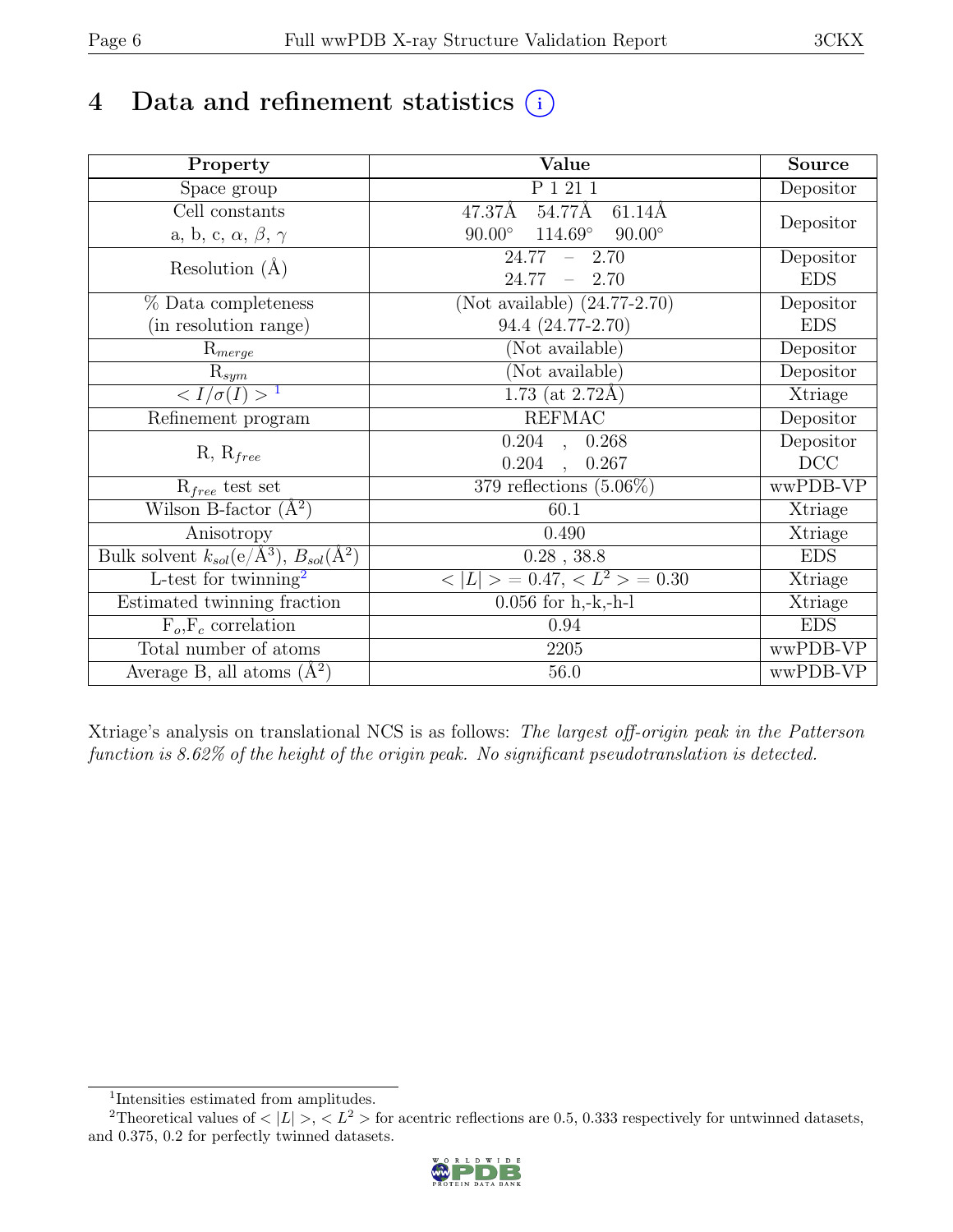# 5 Model quality  $(i)$

## 5.1 Standard geometry  $(i)$

Bond lengths and bond angles in the following residue types are not validated in this section: TPO, STU

The Z score for a bond length (or angle) is the number of standard deviations the observed value is removed from the expected value. A bond length (or angle) with  $|Z| > 5$  is considered an outlier worth inspection. RMSZ is the root-mean-square of all Z scores of the bond lengths (or angles).

|  | Mol   Chain |      | Bond lengths                    | Bond angles |        |  |
|--|-------------|------|---------------------------------|-------------|--------|--|
|  |             |      | RMSZ $ #Z  > 5$ RMSZ $ #Z  > 5$ |             |        |  |
|  |             | 0.38 | 0/2178                          | 0.55        | 0/2954 |  |

There are no bond length outliers.

There are no bond angle outliers.

There are no chirality outliers.

There are no planarity outliers.

### 5.2 Too-close contacts  $(i)$

In the following table, the Non-H and H(model) columns list the number of non-hydrogen atoms and hydrogen atoms in the chain respectively. The H(added) column lists the number of hydrogen atoms added and optimized by MolProbity. The Clashes column lists the number of clashes within the asymmetric unit, whereas Symm-Clashes lists symmetry-related clashes.

| Mol |      | Chain   Non-H   $H (model)$   $H (added)$ |      | Clashes   Symm-Clashes |
|-----|------|-------------------------------------------|------|------------------------|
|     | 2144 |                                           | 2093 |                        |
|     |      |                                           |      |                        |
|     |      |                                           |      |                        |
|     |      |                                           |      |                        |

The all-atom clashscore is defined as the number of clashes found per 1000 atoms (including hydrogen atoms). The all-atom clashscore for this structure is 12.

All (51) close contacts within the same asymmetric unit are listed below, sorted by their clash magnitude.

| Atom-1          | Atom-2           | Interatomic<br>distance $(A)$ | Clash<br>overlap $(A)$ |
|-----------------|------------------|-------------------------------|------------------------|
| 2:A:305:STU:H16 | 2:A:305:STU:H261 | l.58                          | 1.86                   |

Continued on next page...

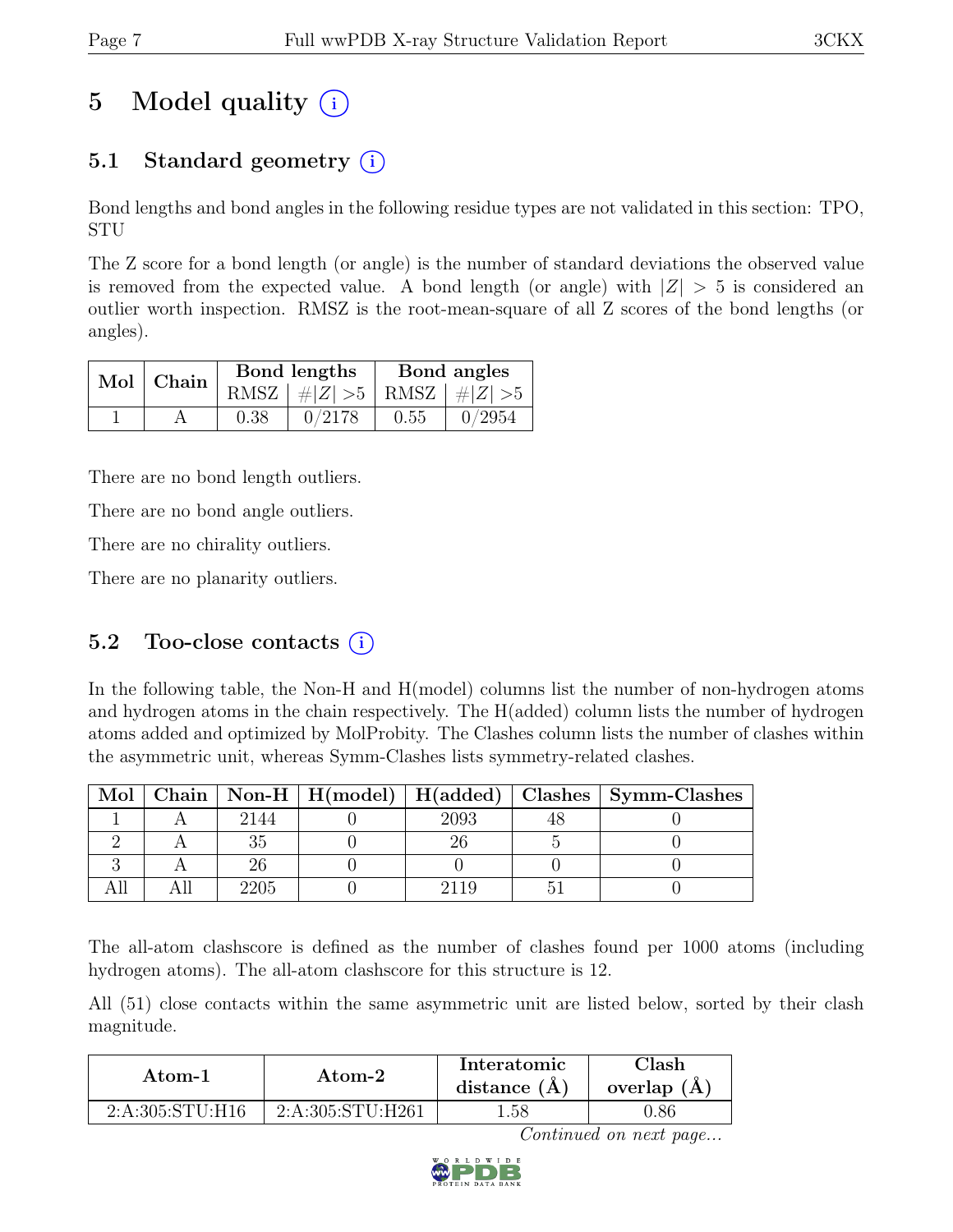| Continued from previous page |                                | Interatomic    | Clash         |
|------------------------------|--------------------------------|----------------|---------------|
| Atom-1                       | Atom-2                         | distance $(A)$ | overlap $(A)$ |
| 1:A:54:GLN:HA                | 1: A:57:THR:HG22               | 1.66           | 0.76          |
| 1: A:10:THR:HG23             | 1:A:29:ASN:HD21                | 1.49           | 0.75          |
| 1:A:91:SER:HB3               | 2:A:305:STU:H282               | 1.78           | 0.65          |
| 1:A:95:LEU:HB3               | 1:A:272:LEU:HD22               | 1.82           | 0.62          |
| 1:A:228:TYR:HB3              | 1:A:232:LEU:HD23               | 1.82           | 0.60          |
| 1:A:172:ALA:HB3              | 1:A:175:VAL:HG13               | 1.85           | 0.58          |
| 1: A:66:TYR:CZ               | $1:$ A:115:LYS:HD2             | 2.41           | 0.56          |
| 1:A:216:ILE:HB               | 1:A:217:PRO:HD3                | 1.87           | 0.55          |
| 2:A:305:STU:C16              | 2:A:305:STU:H261               | 2.31           | 0.55          |
| 1:A:212:VAL:O                | 1:A:216:ILE:HG12               | 2.07           | 0.55          |
| 1:A:97:GLU:HB2               | 1:A:98:PRO:HD3                 | 1.88           | 0.54          |
| 1:A:87:LEU:HD13              | 1:A:136:LEU:HB2                | 1.90           | 0.53          |
| 1:A:170:TRP:CZ2              | 1:A:202:PRO:HG3                | 2.45           | 0.51          |
| 1: A:273: ILE: O             | 1:A:277:LYS:HG2                | 2.12           | 0.50          |
| 1:A:112:GLU:CB               | 1:A:143:VAL:HB                 | 2.42           | 0.49          |
| 1:A:54:GLN:HA                | 1: A:57:THR:CG2                | 2.40           | 0.49          |
| 1:A:9:PHE:HA                 | 1:A:27:ILE:O                   | 2.12           | 0.49          |
| 1:A:38:LYS:HB2               | 1:A:84:MET:HE2                 | 1.94           | 0.48          |
| 1:A:209:PRO:O                | 1:A:213:LEU:HG                 | 2.14           | 0.47          |
| 1:A:25:LYS:HE3               | 1:A:34:VAL:CG1                 | 2.44           | 0.47          |
| 1:A:174:GLU:OE1              | 1:A:247:ARG:NH2                | 2.42           | 0.46          |
| 1:A:161:ARG:HH11             | 1:A:163:TPO:P                  | 2.38           | 0.46          |
| 1:A:203:PRO:O                | 1:A:204:HIS:HB2                | 2.16           | 0.45          |
| 1:A:49:ILE:HA                | 1:A:52:ILE:HD12                | 1.98           | 0.45          |
| 1: A:108:THR:O               | 1:A:112:GLU:HG2                | 2.17           | 0.45          |
| 1:A:38:LYS:HB3               | 1:A:82:ILE:HB                  | 1.99           | 0.44          |
| 1:A:91:SER:HB3               | 2:A:305:STU:C28                | 2.44           | 0.44          |
| 1: A:169: PHE:HB2            | 1:A:170:TRP:CE3                | 2.53           | 0.43          |
| 2:A:305:STU:C16              | $2: A:305:STU: \overline{C26}$ | 2.96           | 0.43          |
| 1:A:192:ILE:HG23             | 1:A:203:PRO:HD2                | 2.01           | 0.43          |
| 1:A:211:LYS:HA               | 1:A:214:PHE:CE2                | 2.54           | 0.43          |
| 1:A:39:ILE:HA                | 1: A:80: LEU:O                 | 2.19           | 0.42          |
| 1: A:68:THR:HG22             | 1:A:87:LEU:HD11                | 2.00           | 0.42          |
| 1:A:43:GLU:HG3               | 1: A:78:THR:HG21               | 2.01           | 0.42          |
| 1: A:87: LEU:CD1             | 1:A:136:LEU:HB2                | 2.50           | 0.42          |
| 1:A:215:LEU:HD22             | 1:A:219:ASN:HD21               | 1.84           | 0.42          |
| 1: A:91: SER: HA             | 1:A:136:LEU:HD23               | 2.01           | 0.42          |
| 1:A:168:PRO:HG2              | 1:A:209:PRO:HB3                | 2.02           | 0.41          |
| 1:A:123:GLU:OE2              | 1:A:123:GLU:HA                 | 2.20           | 0.41          |
| 1: A:68:THR:HG23             | 1:A:145:LEU:O                  | 2.20           | 0.41          |
| 1:A:232:LEU:HB2              | $1: A:258:$ PHE:CE1            | 2.55           | 0.41          |

Continued from previous page.

Continued on next page...

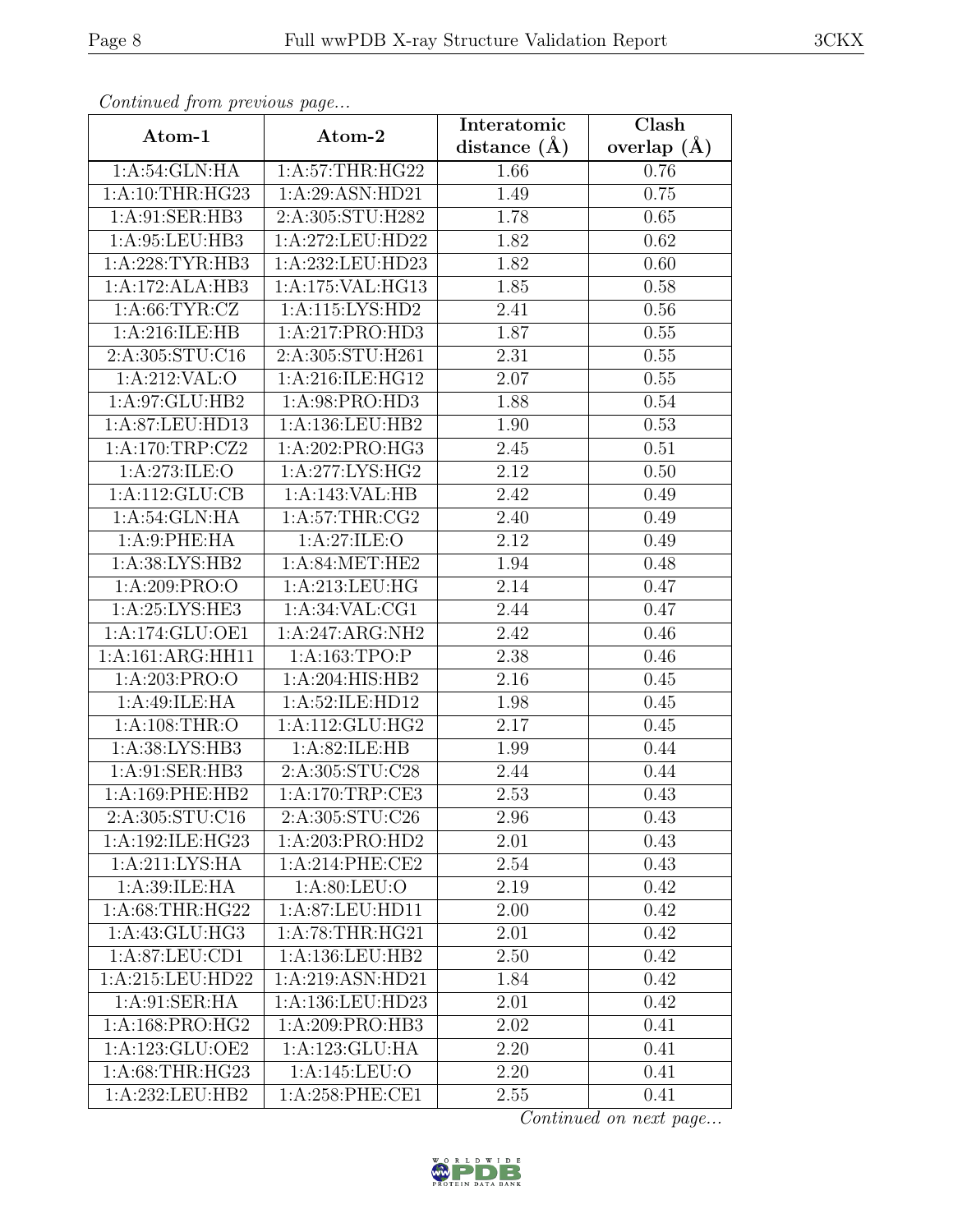| Atom-1              | Atom-2             | Interatomic<br>distance $(A)$ | Clash<br>overlap $(A)$ |
|---------------------|--------------------|-------------------------------|------------------------|
| 1:A:67:VAL:HG13     | 1:A:148:PHE:CZ     | 2.56                          | 0.41                   |
| 1:A:243:GLU:HA      | 1: A:244: PRO:HD2  | 1.76                          | 0.41                   |
| 1:A:199:ARG:NH2     | 1: A:225: GLU:O    | 2.54                          | 0.41                   |
| 1: A: 160: LYS: HD3 | 1:A:180:ALA:HB1    | 2.02                          | 0.41                   |
| 1: A:25: LYS: HE3   | 1: A:34: VAL: HG11 | 2.03                          | 0.41                   |
| 1: A:54: GLN:CA     | 1: A:57:THR:HG22   | 2.45                          | 0.41                   |
| 1:A:222:PRO:HD2     | 1:A:240:LEU:HD13   | 2.02                          | 0.40                   |
| 1: A:111: ARG:O     | 1: A:115: LYS: HG3 | 2.21                          | 0.40                   |
| $1:$ A:112:GLU:HB2  | 1:A:143:VAL:HB     | 2.04                          | 0.40                   |

Continued from previous page...

There are no symmetry-related clashes.

### 5.3 Torsion angles  $(i)$

#### 5.3.1 Protein backbone  $(i)$

In the following table, the Percentiles column shows the percent Ramachandran outliers of the chain as a percentile score with respect to all X-ray entries followed by that with respect to entries of similar resolution.

The Analysed column shows the number of residues for which the backbone conformation was analysed, and the total number of residues.

| $\vert$ Mol $\vert$ Chain $\vert$ | Analysed Favoured   Allowed   Outliers   Percentiles |  |  |
|-----------------------------------|------------------------------------------------------|--|--|
|                                   | 272/304 (90%)   253 (93%)   17 (6%)   2 (1%)   22 46 |  |  |

All (2) Ramachandran outliers are listed below:

| $\operatorname{Mol}$ | ${\rm Chain}$ | Res | Type |
|----------------------|---------------|-----|------|
|                      |               |     |      |
|                      |               |     |      |

#### 5.3.2 Protein sidechains  $(i)$

In the following table, the Percentiles column shows the percent sidechain outliers of the chain as a percentile score with respect to all X-ray entries followed by that with respect to entries of similar resolution.

The Analysed column shows the number of residues for which the sidechain conformation was analysed, and the total number of residues.

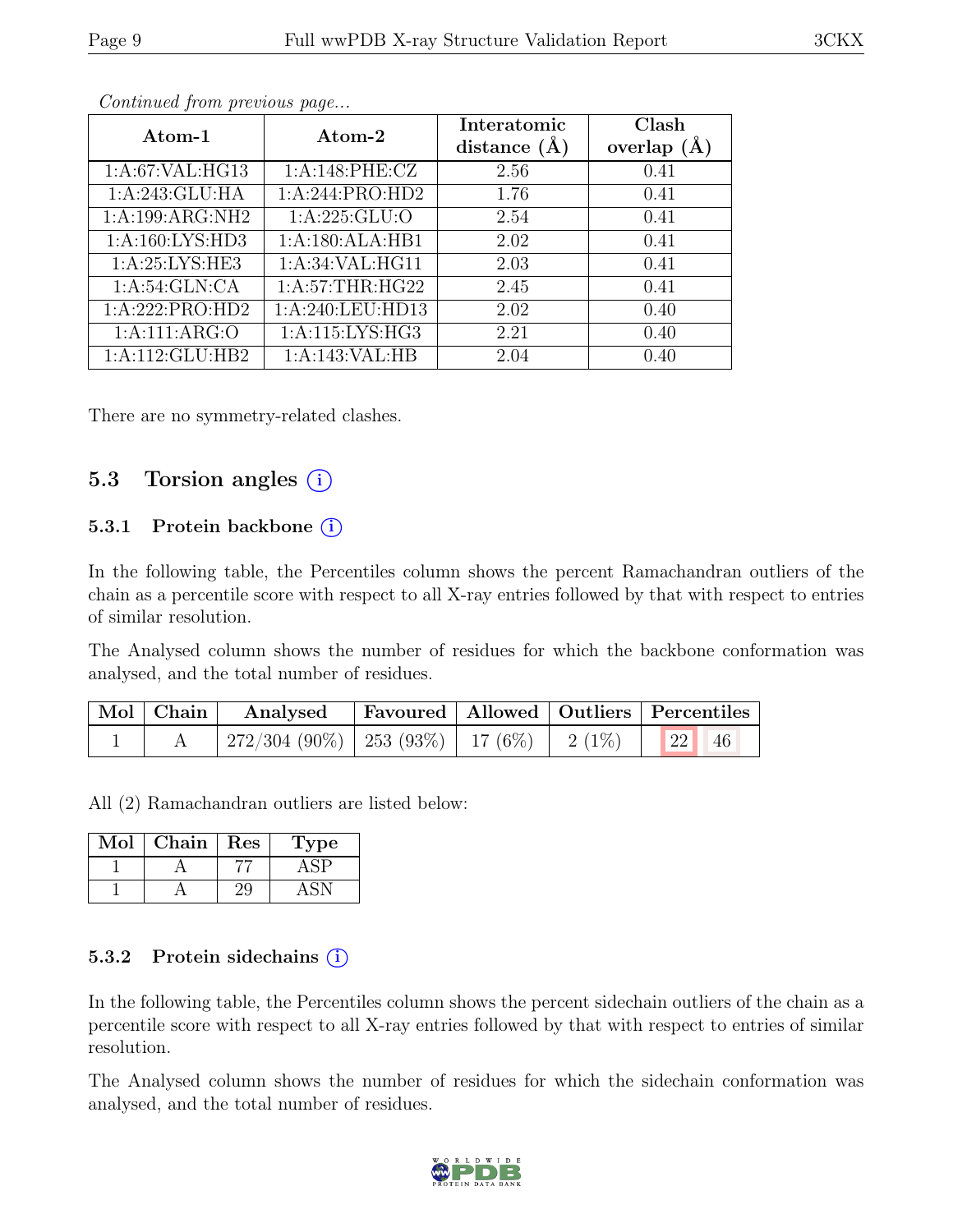| $\mid$ Mol $\mid$ Chain $\mid$ | Analysed                                      |  | Rotameric   Outliers   Percentiles |  |
|--------------------------------|-----------------------------------------------|--|------------------------------------|--|
|                                | 219/267 (82%)   206 (94%)   13 (6%)   19   43 |  |                                    |  |

All (13) residues with a non-rotameric sidechain are listed below:

| Mol         | Chain          | Res | <b>Type</b> |
|-------------|----------------|-----|-------------|
| 1           | А              | 13  | GLU         |
| $\mathbf 1$ | $\mathbf{A}$   | 17  | <b>LYS</b>  |
| $\mathbf 1$ | Α              | 32  | GLN         |
| 1           | $\mathbf{A}$   | 56  | ILE         |
| $\mathbf 1$ | $\mathbf{A}$   | 75  | <b>LEU</b>  |
| $\mathbf 1$ | $\mathbf{A}$   | 124 | <b>LYS</b>  |
| 1           | $\mathbf{A}$   | 144 | <b>LYS</b>  |
| 1           | $\mathbf{A}$   | 165 | VAL         |
| $\mathbf 1$ | А              | 167 | <b>THR</b>  |
| 1           | $\overline{A}$ | 175 | <b>VAL</b>  |
| 1           | А              | 178 | GLN         |
| 1           | А              | 271 | GLU         |
|             | А              | 272 | LEU         |

Sometimes sidechains can be flipped to improve hydrogen bonding and reduce clashes. All (5) such sidechains are listed below:

| Mol | Chain | Res | <b>Type</b> |
|-----|-------|-----|-------------|
|     |       | 29  | <b>ASN</b>  |
|     |       | 32  | <b>GLN</b>  |
|     |       | 178 | <b>GLN</b>  |
|     |       | 208 | <b>HIS</b>  |
|     |       | 219 | ASN         |

#### 5.3.3 RNA  $(i)$

There are no RNA molecules in this entry.

### 5.4 Non-standard residues in protein, DNA, RNA chains (i)

1 non-standard protein/DNA/RNA residue is modelled in this entry.

In the following table, the Counts columns list the number of bonds (or angles) for which Mogul statistics could be retrieved, the number of bonds (or angles) that are observed in the model and the number of bonds (or angles) that are defined in the Chemical Component Dictionary. The Link column lists molecule types, if any, to which the group is linked. The Z score for a bond length (or angle) is the number of standard deviations the observed value is removed from the

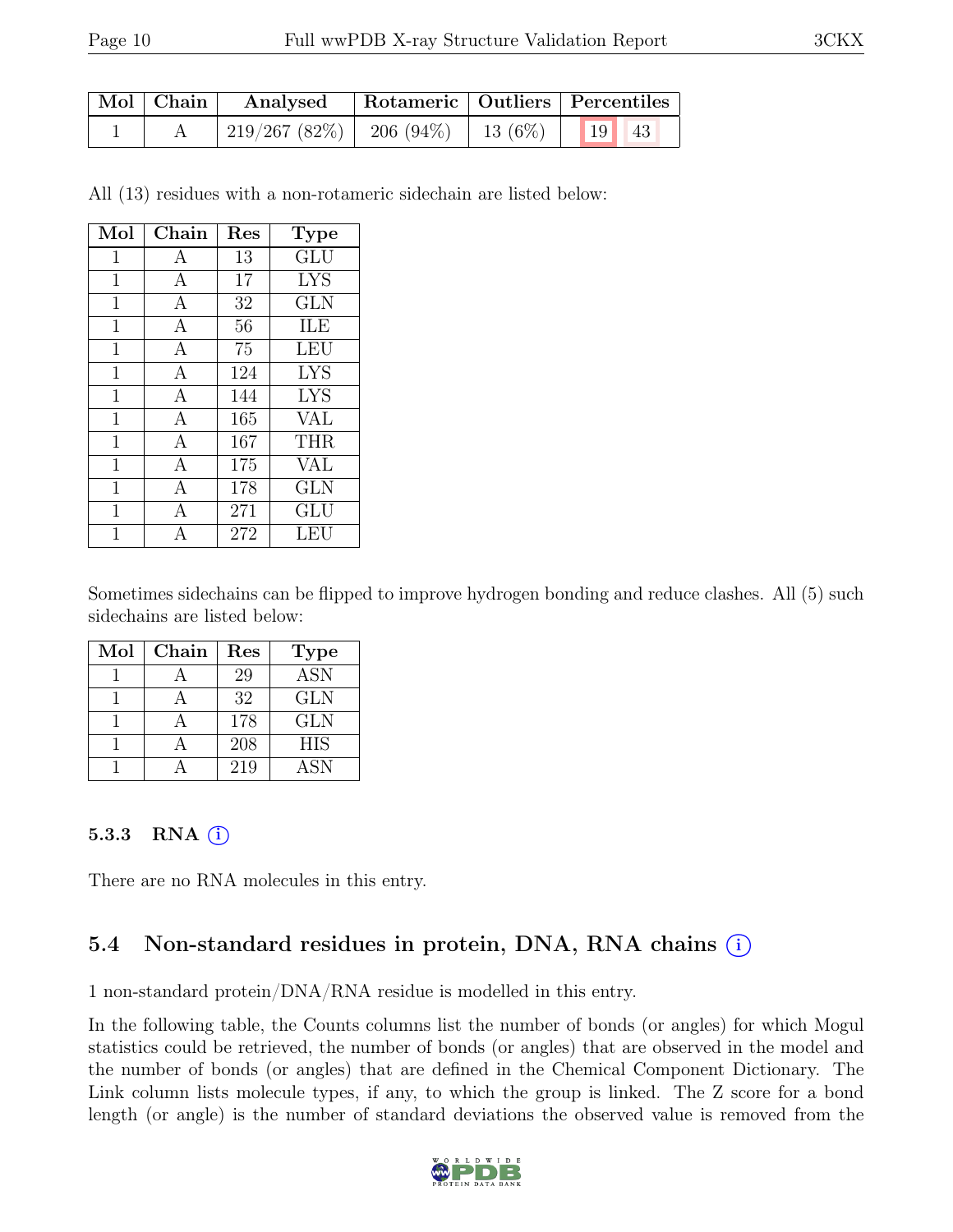expected value. A bond length (or angle) with  $|Z| > 2$  is considered an outlier worth inspection. RMSZ is the root-mean-square of all Z scores of the bond lengths (or angles).

| Mol | Type | Chain          | $\operatorname{Res}$ | Link     |         | Bond lengths |         |          | Bond angles |         |
|-----|------|----------------|----------------------|----------|---------|--------------|---------|----------|-------------|---------|
|     |      |                |                      |          | Counts  | RMSZ         | $\# Z $ | Counts.  | RMSZ        | $\# Z $ |
|     | TDC  | $\overline{1}$ | 163                  | <b>.</b> | 8,10,11 | .76          |         | 10,14,16 | $.06\,$     |         |

In the following table, the Chirals column lists the number of chiral outliers, the number of chiral centers analysed, the number of these observed in the model and the number defined in the Chemical Component Dictionary. Similar counts are reported in the Torsion and Rings columns. '-' means no outliers of that kind were identified.

|            |     |        | Mol   Type   Chain   Res   Link   Chirals   Torsions   Rings |  |
|------------|-----|--------|--------------------------------------------------------------|--|
| <b>TPO</b> | 163 | $\sim$ | $\mid 2/9/11/13 \mid \mid$                                   |  |

There are no bond length outliers.

There are no bond angle outliers.

There are no chirality outliers.

All (2) torsion outliers are listed below:

| Mol   Chain |     | $\vert$ Res $\vert$ Type | Atoms          |
|-------------|-----|--------------------------|----------------|
|             | 163 | <b>TPO</b>               | $CB-OG1-P-O2P$ |
|             | 163 | <b>TPC</b>               | $O-C-CA-CB$    |

There are no ring outliers.

1 monomer is involved in 1 short contact:

|  |             | Mol   Chain   Res   Type   Clashes   Symm-Clashes |
|--|-------------|---------------------------------------------------|
|  | $163$   TPO |                                                   |

### 5.5 Carbohydrates (i)

There are no monosaccharides in this entry.

### 5.6 Ligand geometry  $(i)$

1 ligand is modelled in this entry.

In the following table, the Counts columns list the number of bonds (or angles) for which Mogul statistics could be retrieved, the number of bonds (or angles) that are observed in the model and the number of bonds (or angles) that are defined in the Chemical Component Dictionary. The Link column lists molecule types, if any, to which the group is linked. The Z score for a bond

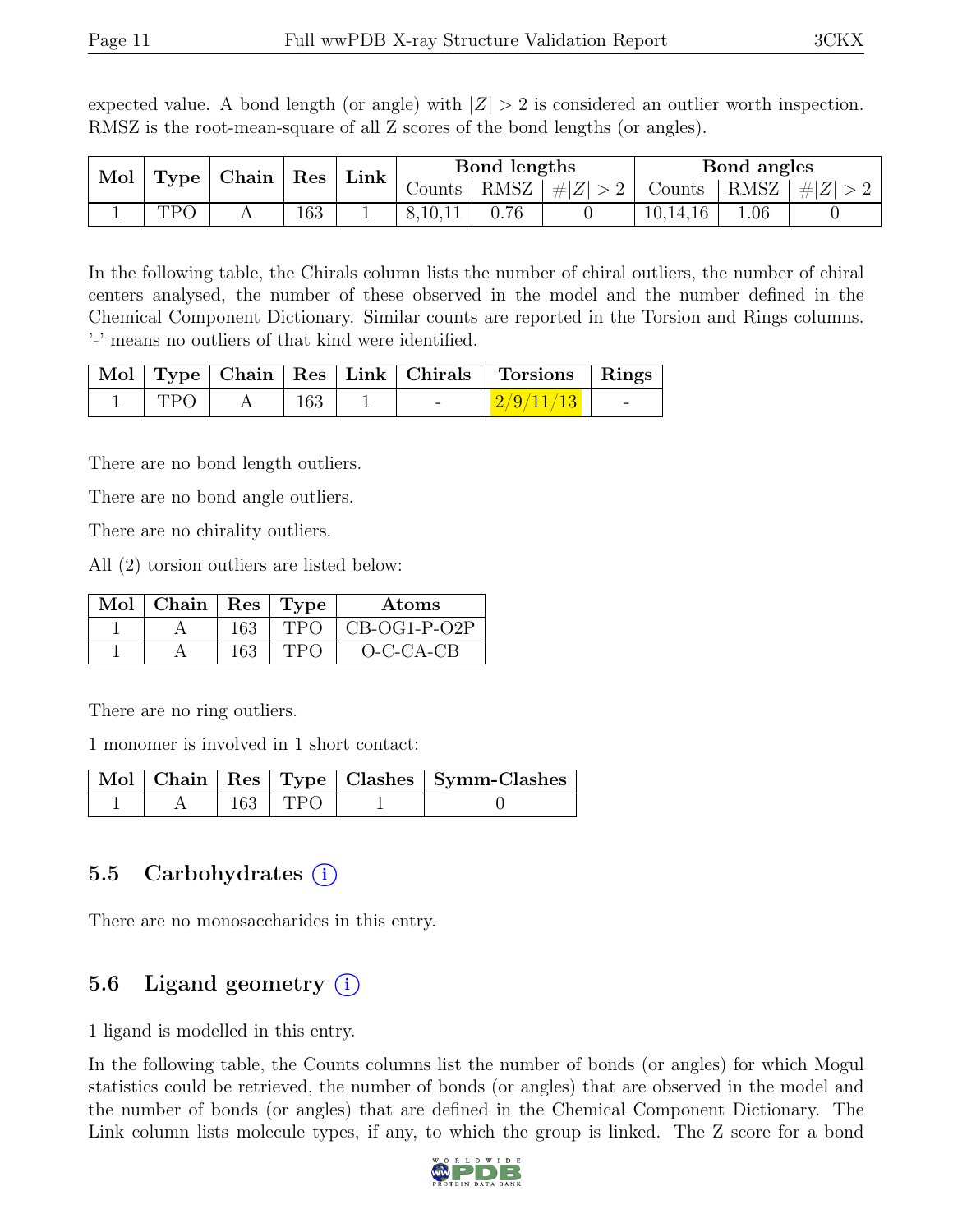length (or angle) is the number of standard deviations the observed value is removed from the expected value. A bond length (or angle) with  $|Z| > 2$  is considered an outlier worth inspection. RMSZ is the root-mean-square of all Z scores of the bond lengths (or angles).

| Mol<br>Type |     | Chain |      | $\operatorname{Res}$ |          |      | Bond lengths |          | Bond angles |         |  |
|-------------|-----|-------|------|----------------------|----------|------|--------------|----------|-------------|---------|--|
|             |     |       | Link |                      | Counts   | RMSZ | # Z          | - ounts  | RMSZ        | $\# Z $ |  |
|             | STU |       | 305  | -                    | 30,42,42 |      |              | 31,68,68 | 2.05        |         |  |

In the following table, the Chirals column lists the number of chiral outliers, the number of chiral centers analysed, the number of these observed in the model and the number defined in the Chemical Component Dictionary. Similar counts are reported in the Torsion and Rings columns. '-' means no outliers of that kind were identified.

|     |     |               | Mol   Type   Chain   Res   Link   Chirals   Torsions   Rings |  |
|-----|-----|---------------|--------------------------------------------------------------|--|
| STU | 305 | $\sim$ $\sim$ | 12/4/42/42                                                   |  |

All (1) bond length outliers are listed below:

|  |  |                               | Mol   Chain   Res   Type   Atoms   Z   Observed(A)   Ideal(A) |      |
|--|--|-------------------------------|---------------------------------------------------------------|------|
|  |  | $305$   STU   C10-C11   -2.08 | 1.39                                                          | 1.42 |

All (8) bond angle outliers are listed below:

| Mol                         | Chain | Res | Type       | Atoms                                             | Z       | Observed $\binom{o}{c}$ | Ideal <sup>(o)</sup> |
|-----------------------------|-------|-----|------------|---------------------------------------------------|---------|-------------------------|----------------------|
| $\overline{2}$              | А     | 305 | <b>STU</b> | $C9-N1-C8$                                        | $-4.97$ | 109.07                  | 113.85               |
| $\overline{2}$              | А     | 305 | <b>STU</b> | C <sub>26</sub> -C <sub>21</sub> -C <sub>22</sub> | $-4.24$ | 104.38                  | 112.64               |
| $\overline{2}$              | А     | 305 | <b>STU</b> | $C10-C9-N1$                                       | 3.89    | 105.72                  | 101.76               |
| $\overline{2}$              | А     | 305 | <b>STU</b> | $C7-C8-N1$                                        | 3.75    | 110.16                  | 106.37               |
| $\overline{2}$              | А     | 305 | <b>STU</b> | O5-C8-C7                                          | $-3.54$ | 125.12                  | 129.32               |
| $\overline{2}$              | А     | 305 | <b>STU</b> | C <sub>27</sub> -O <sub>6</sub> -C <sub>22</sub>  | $-3.06$ | 109.16                  | 114.44               |
| 2                           | А     | 305 | <b>STU</b> | $C3-C4-C5$                                        | $-2.36$ | 116.90                  | 120.86               |
| $\mathcal{D}_{\mathcal{L}}$ | А     | 305 | <b>STU</b> | C14-C13-C12                                       | $-2.19$ | 117.19                  | 120.86               |

There are no chirality outliers.

All (2) torsion outliers are listed below:

| $Mol$   Chain   Res   Type |     |            | Atoms                                                             |
|----------------------------|-----|------------|-------------------------------------------------------------------|
|                            | 305 | STU        | C24-C23-N4-C28                                                    |
|                            | 305 | <b>STI</b> | C <sub>22</sub> -C <sub>23</sub> -N <sub>4</sub> -C <sub>28</sub> |

There are no ring outliers.

1 monomer is involved in 5 short contacts:

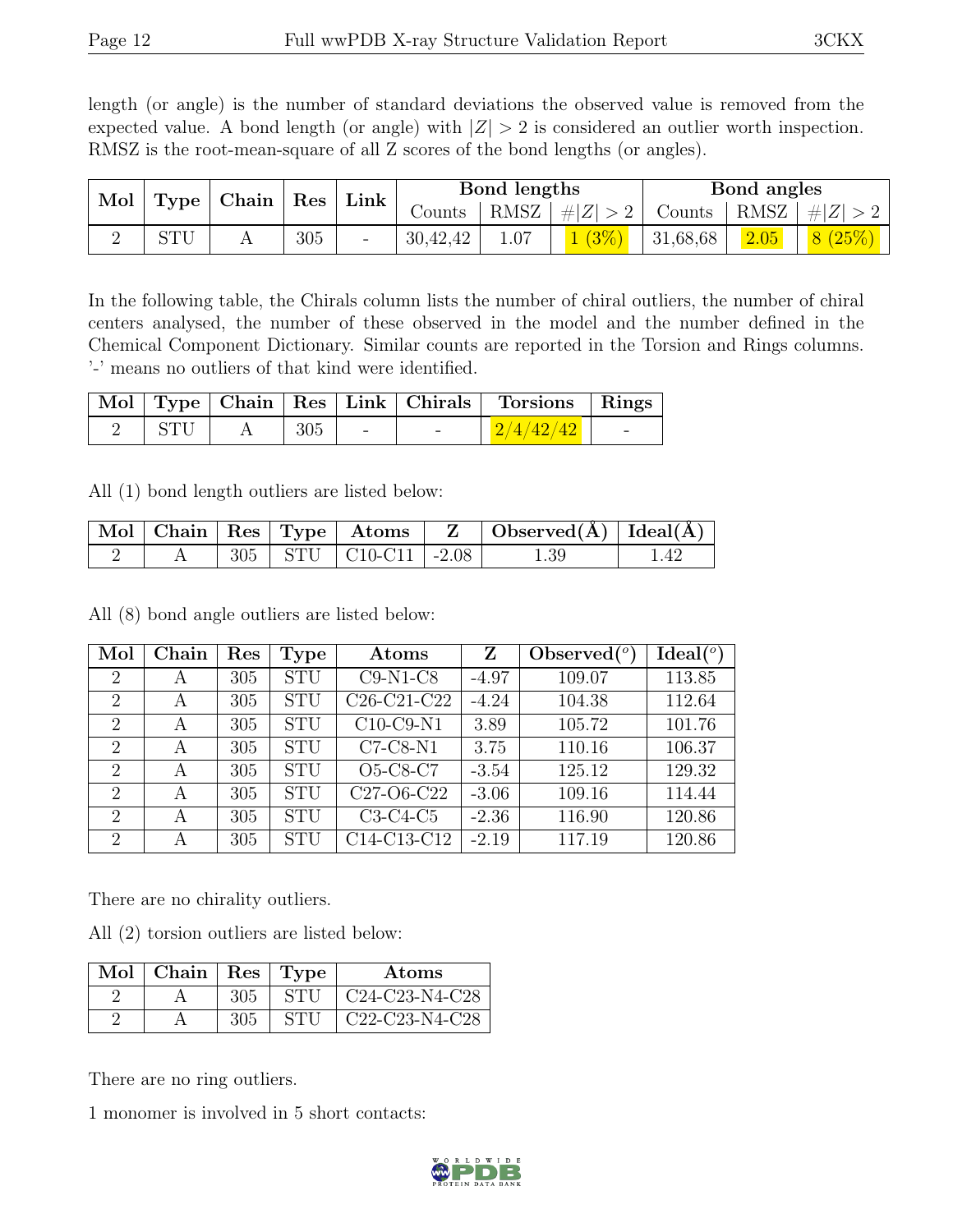|  |             | Mol   Chain   Res   Type   Clashes   Symm-Clashes |
|--|-------------|---------------------------------------------------|
|  | $305$   STU |                                                   |

The following is a two-dimensional graphical depiction of Mogul quality analysis of bond lengths, bond angles, torsion angles, and ring geometry for all instances of the Ligand of Interest. In addition, ligands with molecular weight > 250 and outliers as shown on the validation Tables will also be included. For torsion angles, if less then 5% of the Mogul distribution of torsion angles is within 10 degrees of the torsion angle in question, then that torsion angle is considered an outlier. Any bond that is central to one or more torsion angles identified as an outlier by Mogul will be highlighted in the graph. For rings, the root-mean-square deviation (RMSD) between the ring in question and similar rings identified by Mogul is calculated over all ring torsion angles. If the average RMSD is greater than 60 degrees and the minimal RMSD between the ring in question and any Mogul-identified rings is also greater than 60 degrees, then that ring is considered an outlier. The outliers are highlighted in purple. The color gray indicates Mogul did not find sufficient equivalents in the CSD to analyse the geometry.

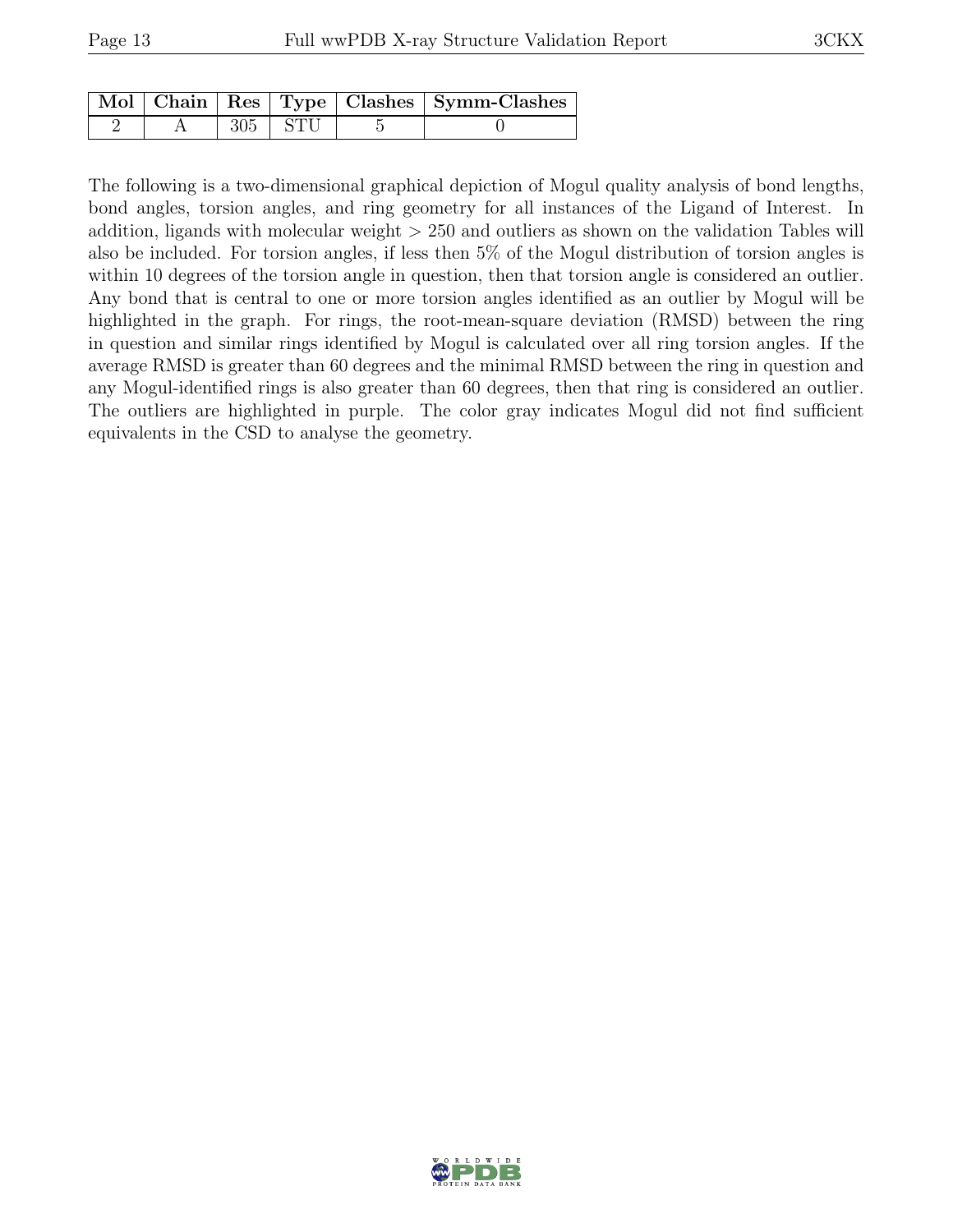

## 5.7 Other polymers (i)

There are no such residues in this entry.

# 5.8 Polymer linkage issues (i)

There are no chain breaks in this entry.

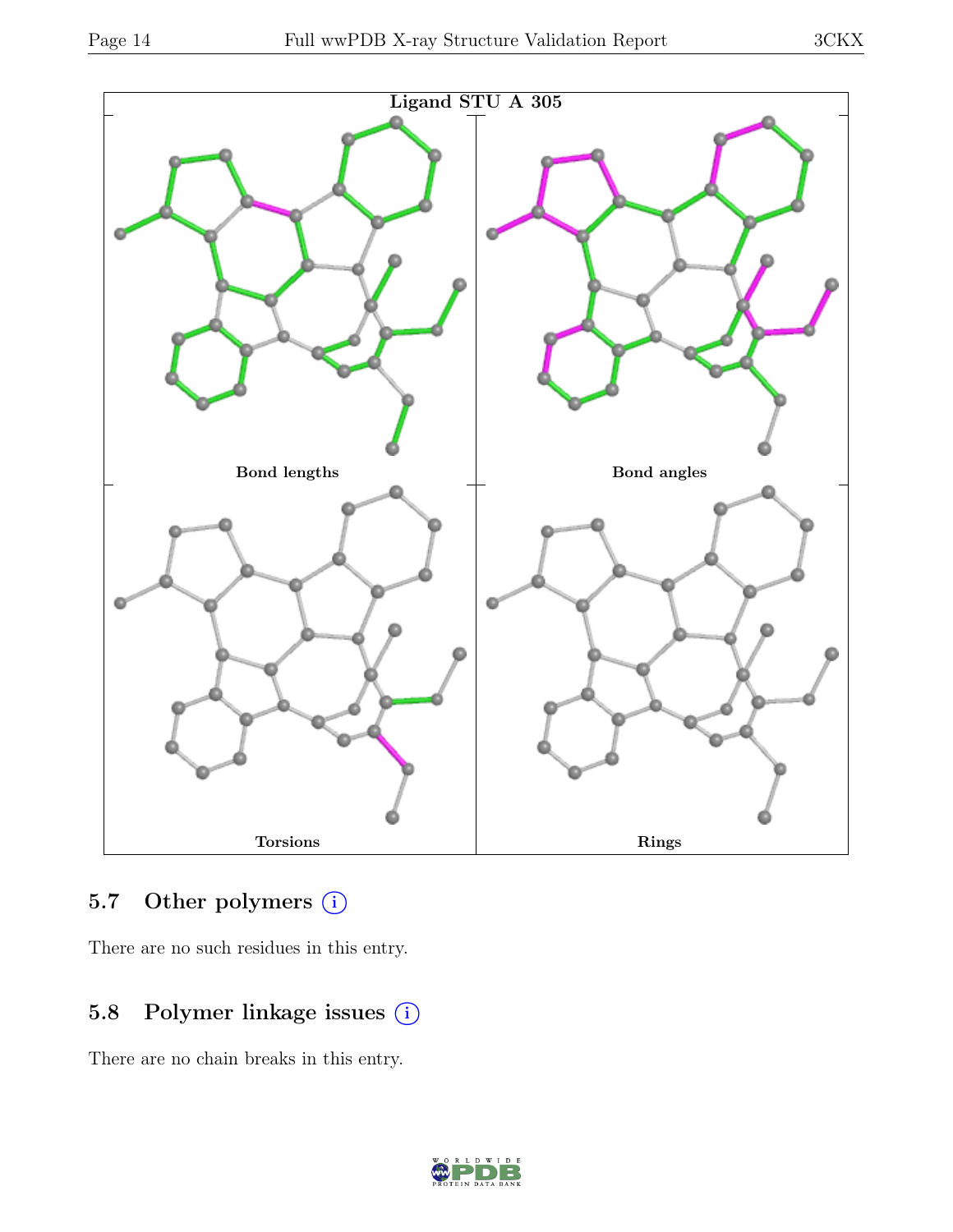# 6 Fit of model and data  $(i)$

# 6.1 Protein, DNA and RNA chains  $(i)$

In the following table, the column labelled  $#RSRZ>2$  contains the number (and percentage) of RSRZ outliers, followed by percent RSRZ outliers for the chain as percentile scores relative to all X-ray entries and entries of similar resolution. The OWAB column contains the minimum, median,  $95<sup>th</sup>$  percentile and maximum values of the occupancy-weighted average B-factor per residue. The column labelled ' $Q<.9$ ' lists the number of (and percentage) of residues with an average occupancy less than 0.9.

| Mol   Chain | Analysed                     | ${ <\hspace{-1.5pt} \mathrm{RSRZ}\hspace{-1.5pt}>}$ | $\#\text{RSRZ}\text{>2}$ |  |  | $\mid$ OWAB(Å <sup>2</sup> ) $\mid$ Q<0.9 $\mid$   |  |
|-------------|------------------------------|-----------------------------------------------------|--------------------------|--|--|----------------------------------------------------|--|
|             | $^{\circ}$ 276/304 (90%) $ $ | $-0.31$                                             |                          |  |  | $\vert 3 \vert (1\%)$ 80 82 $\vert 38, 55, 79, 99$ |  |

All (3) RSRZ outliers are listed below:

| Mol |     |            | Chain   $\text{Res}$   $\text{Type}$   $\text{RSRZ}$ |
|-----|-----|------------|------------------------------------------------------|
|     |     | <b>PRO</b> | 3.3                                                  |
|     | 157 | THR.       | 2.4                                                  |
|     |     |            |                                                      |

### 6.2 Non-standard residues in protein, DNA, RNA chains (i)

In the following table, the Atoms column lists the number of modelled atoms in the group and the number defined in the chemical component dictionary. The B-factors column lists the minimum, median,  $95<sup>th</sup>$  percentile and maximum values of B factors of atoms in the group. The column labelled 'Q< 0.9' lists the number of atoms with occupancy less than 0.9.

|      |  |                                   |  | $\vert$ Mol $\vert$ Type $\vert$ Chain $\vert$ Res $\vert$ Atoms $\vert$ RSCC $\vert$ RSR $\vert$ B-factors( $A^2$ ) $\vert$ Q<0.9 |  |
|------|--|-----------------------------------|--|------------------------------------------------------------------------------------------------------------------------------------|--|
| TPO. |  | $163$   $11/12$   $0.95$   $0.12$ |  | 45,52,60,67                                                                                                                        |  |

### 6.3 Carbohydrates (i)

There are no monosaccharides in this entry.

### $6.4$  Ligands  $(i)$

In the following table, the Atoms column lists the number of modelled atoms in the group and the number defined in the chemical component dictionary. The B-factors column lists the minimum, median,  $95<sup>th</sup>$  percentile and maximum values of B factors of atoms in the group. The column labelled 'Q< 0.9' lists the number of atoms with occupancy less than 0.9.